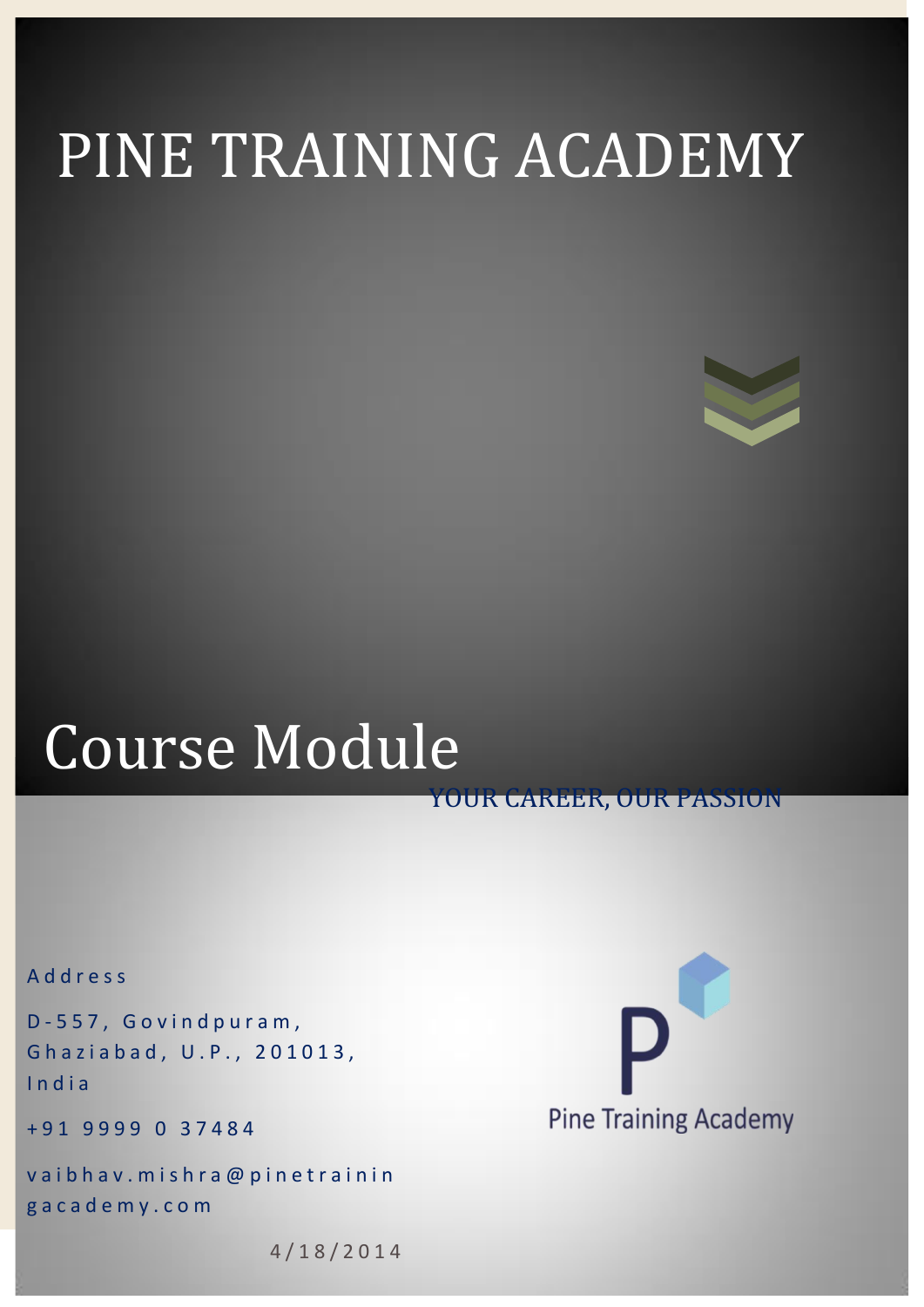FPGA SYSTEM Design FLOW

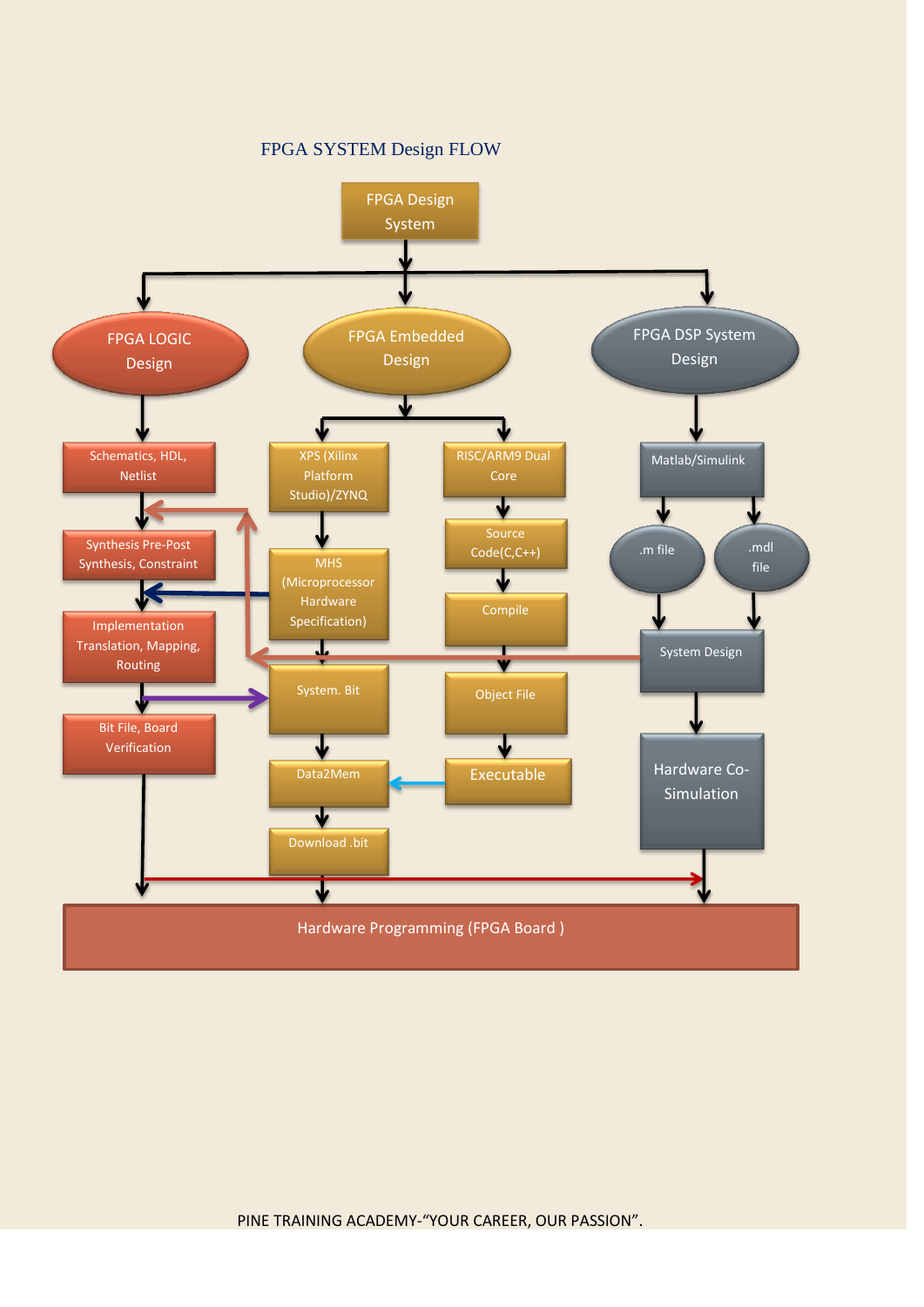#### **Highlights**

- Digital Logic Fundamental.
- Advanced FPGA architecture & Latest Xilinx Tools Flow like PlanAhead Vivado for Logic Design.
- Hardware Programming Language VHDL/Verilog.
- Software Programming Language Xilinx Embedded C.
- Introduction of Xilinx Based Semiconductor Application and detail study.
- Board and Layout Design Exposure.
- Exposure on MGT, PCI, Ethernet, FIFO.
- Introduction to ZYNQ and Xilinx Tools like Vivado System Edition for Embedded Design.
- Development of FPGA based Signal Processing System Design using Xilinx System Generator.
- Development of FPGA based Communication System Design using Xilinx System Generator.
- Projects.
- Test and Interview Series after completion of every module.
- Visit from Industry.
- Personality Development program and preparation of Interview and Resume.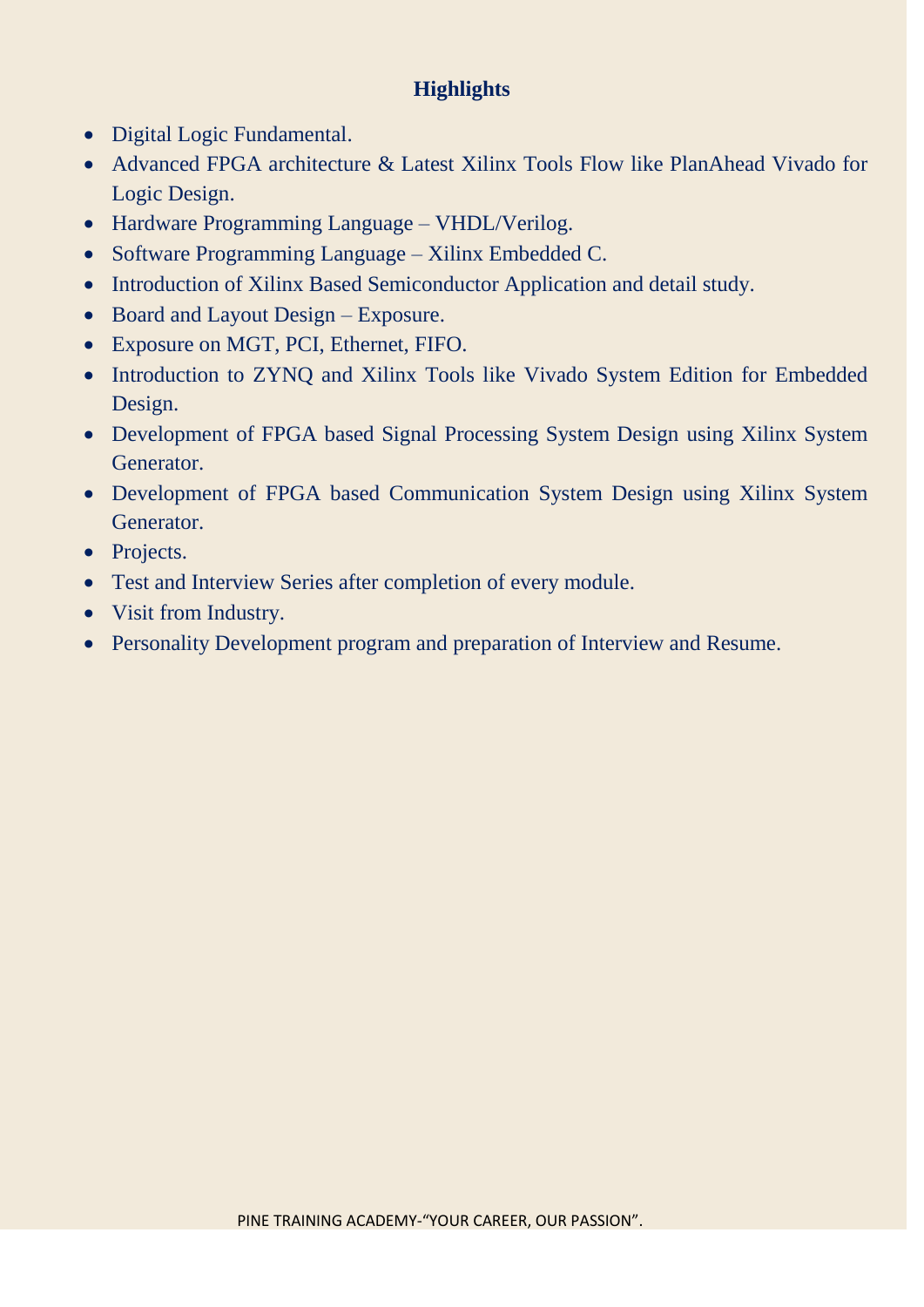### **Main Syllabus**

| <b>FPGA SYSTEM DESIGN.</b> |                                            |                 |
|----------------------------|--------------------------------------------|-----------------|
| <b>Main</b>                | <b>FPGA LOGIC System Design.</b>           | <b>Duration</b> |
| <b>Module</b>              |                                            |                 |
| <b>Module -1</b>           | ❖ Digital System Design:-                  |                 |
| Digital                    | Introduction to Digital System.            |                 |
| <b>System</b>              | <b>Number System</b><br>$\circ$            |                 |
| Design.                    | <b>Digital Logic Levels</b><br>$\circ$     |                 |
|                            | Digital Logic Circuits.                    |                 |
|                            | <b>c</b> Combinational Logic Circuit.      |                 |
|                            | Sequential Logic Circuit.<br>$\circ$       |                 |
|                            | <b>Schematics Entry.</b>                   |                 |
|                            | FSM.                                       |                 |
|                            | Timing Fundamental.                        |                 |
|                            | Test.                                      |                 |
| $Module - 2$               | ❖ Overview of VHDL.                        |                 |
| VHDL.                      | Introduction.                              |                 |
|                            | Code Structure.<br>$\bullet$               |                 |
|                            | Entity.                                    |                 |
|                            | Architecture.                              |                 |
|                            | <b>Predefined Packages.</b><br>$\bullet$   |                 |
|                            | <b>Port Declaration.</b>                   |                 |
|                            | Types of Modelling.                        |                 |
|                            | Data Flow Modelling.                       |                 |
|                            | <b>Structural Modelling.</b><br>$\bullet$  |                 |
|                            | <b>Behavioural Modelling.</b><br>$\bullet$ |                 |
|                            | Mixed Modelling.                           |                 |
|                            | ❖ Basic Language Construct.                |                 |
|                            | Data Objects.                              |                 |
|                            | Data Types.                                |                 |
|                            | $\circ$ Sub-type.                          |                 |
|                            | <b>Scalar type.</b>                        |                 |
|                            | <b>Composite Types.</b>                    |                 |
|                            | o Access Types.                            |                 |
|                            | Incomplete Type.<br>$\circ$                |                 |
|                            | File type.<br>$\circ$                      |                 |
|                            | Operators.                                 |                 |
|                            | <b>Logical Operators.</b>                  |                 |
|                            | o Relational Operators.                    |                 |
|                            | o Arithmetic Operators.                    |                 |
|                            | o Miscellaneous Operators.                 |                 |
|                            | ❖ Data Flow Modelling.                     |                 |
|                            | <b>Concurrent Signal Assignment.</b>       |                 |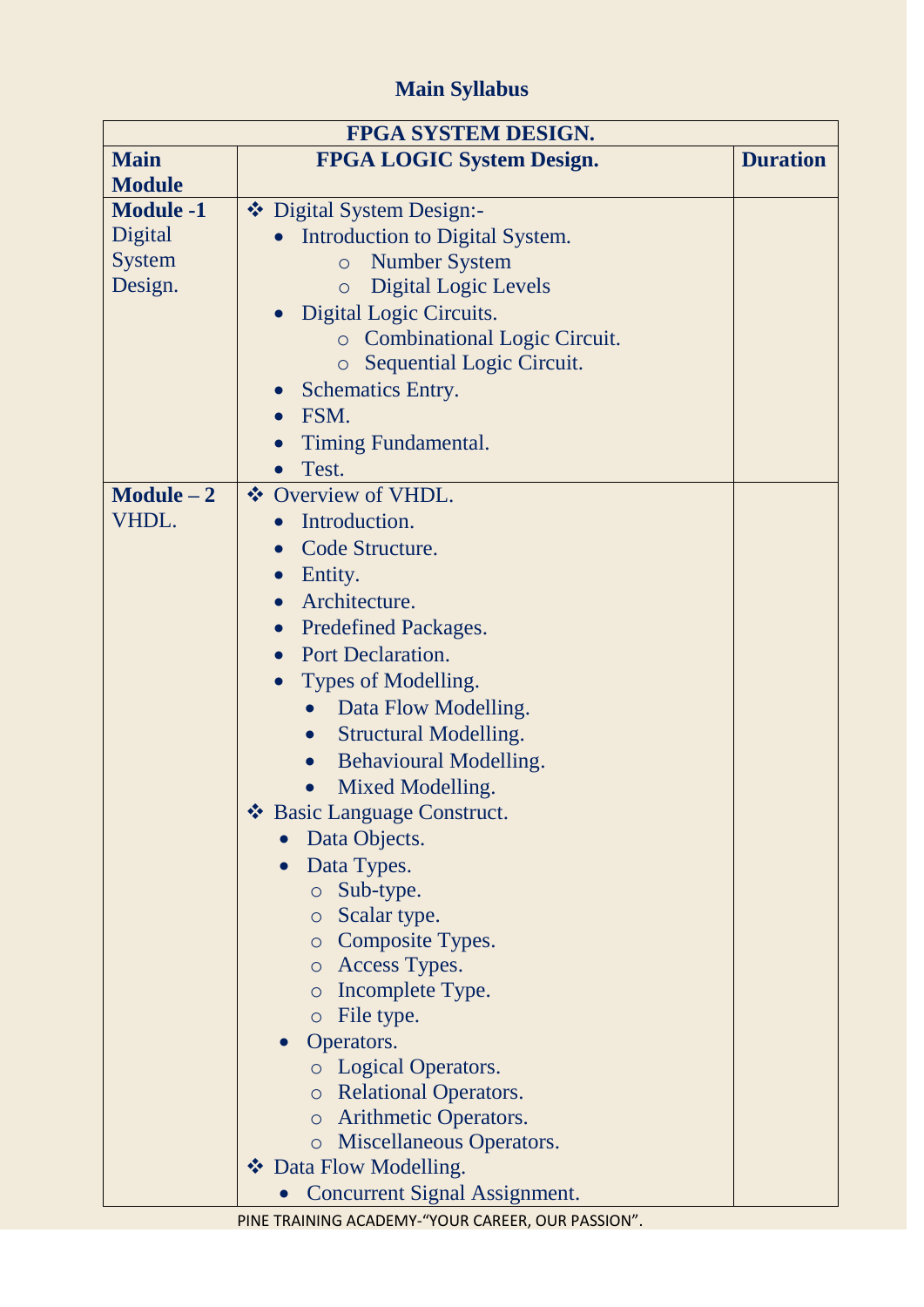| Delta Delay & Multiple drivers.<br>$\bullet$               |
|------------------------------------------------------------|
| Conditional signal assignment: When-else etc.<br>$\bullet$ |
| Select signal Assignment: with-select.                     |
| <b>Block Statement.</b>                                    |
| <b>Concurrent Assertion Statement.</b>                     |
| ❖ Behavioural Modelling.                                   |
| <b>Process Statement.</b>                                  |
| Variable & Signal Assignment Statement.<br>$\bullet$       |
| • Wait, If, Case, Null, Loop, Exit & Next                  |
| Statement.                                                 |
| <b>Assertion Statement.</b>                                |
| • Signal Delays.                                           |
| o Inertial Delay.                                          |
| <b>Transport Delay.</b><br>$\circ$                         |
| • Multiple process $&$ shared variable.                    |
| ❖ Structural Modelling.                                    |
| Component declaration.                                     |
| • Component Instantiation.                                 |
| <b>Resolving Signal Values.</b>                            |
| $\triangle$ Generic & Configurations.                      |
| Generics.                                                  |
| • Configuration.                                           |
| <b>Configuration Specification.</b><br>$\bullet$           |
| <b>Configuration Declaration.</b>                          |
| Subprograms & Overloading.                                 |
| Subprograms.                                               |
| <b>O</b> Functions                                         |
| Procedure.<br>$\circ$                                      |
| Declarations.<br>$\circ$                                   |
| Subprogram Overloading.                                    |
| <b>Operator Overloading.</b>                               |
| ❖ Package and Libraries.                                   |
| Package declaration.                                       |
| • Package Body.                                            |
| Design Libraries.<br>$\bullet$                             |
| Design File.<br>$\bullet$                                  |
| Order of design.                                           |
| ❖ Advanced Features of VHDL.                               |
| <b>Entity Statement.</b>                                   |
| <b>Generate Statement.</b>                                 |
| · Aliases.                                                 |
| Type Conversions.                                          |
| Guarded Signal.                                            |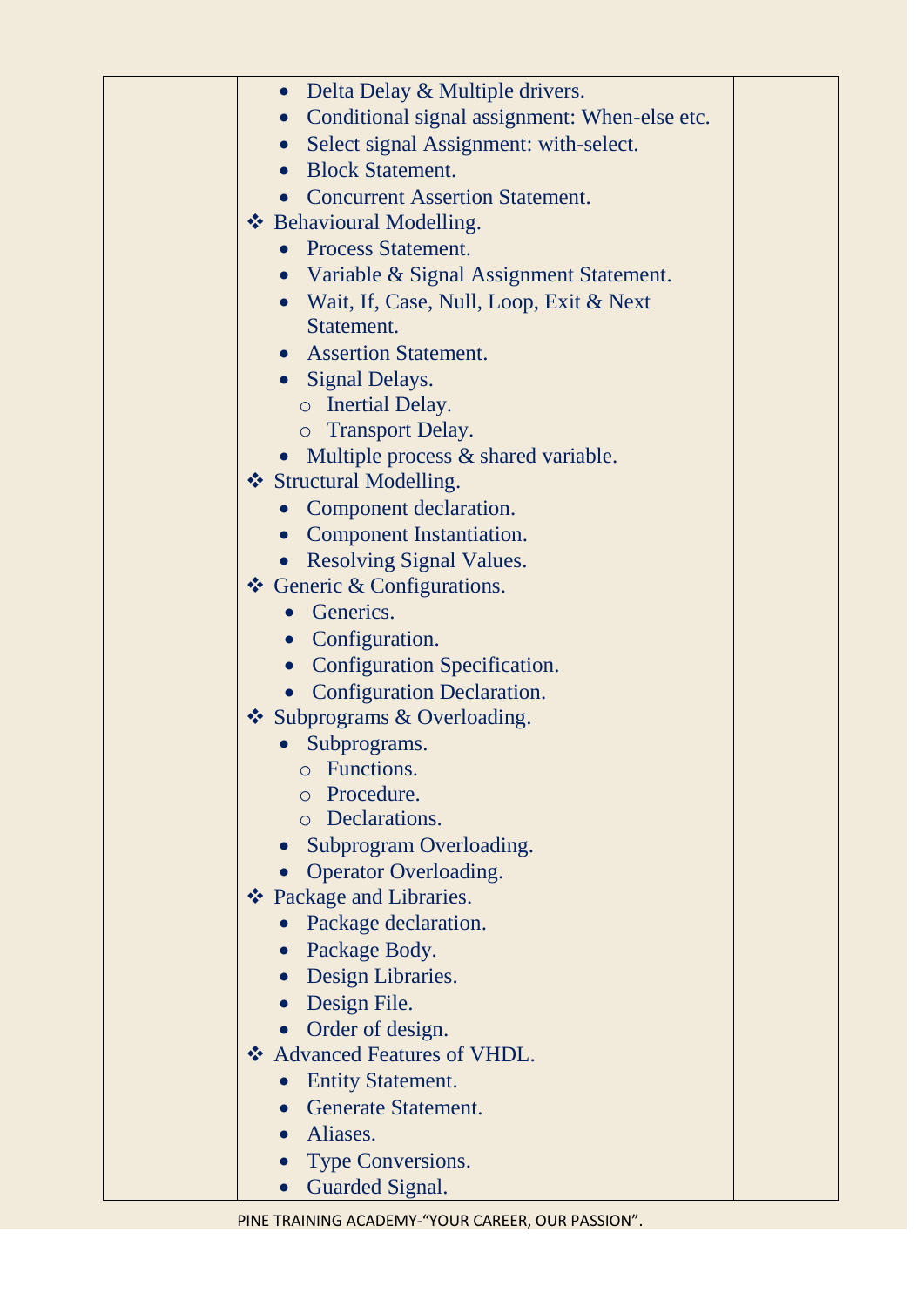|              | Attributes.<br><b>User Defined Attributes.</b>          |
|--------------|---------------------------------------------------------|
|              | o Pre-Defined Attributes.                               |
|              | ❖ Aggregate.                                            |
|              | Simulation and Test bench.                              |
|              | • SDF based simulation.                                 |
|              | • Writing a Test – bench.                               |
|              | ❖ Test and Interview Series.                            |
| $Module - 4$ | ❖ Introduction to Verilog course objective.             |
| Verilog      | Introduction: Reasons for using the Hardware            |
|              | Language.                                               |
|              | • Hierarchical Design.                                  |
|              | Types of Simulators, Compilation, and                   |
|              | Synthesis.                                              |
|              | <b>❖ Module</b>                                         |
|              | <b>Structure of Basic Verilog Program.</b><br>$\bullet$ |
|              | Defining Module: Port list, Port modes.<br>$\bullet$    |
|              | Parameters<br>$\bullet$                                 |
|              | Instance Types: - Location<br>$\bullet$                 |
|              | ❖ Data Types                                            |
|              | Value Set.                                              |
|              | Types of NET.                                           |
|              | Strength.                                               |
|              | Types of REG: integer, real, time.                      |
|              | Parameters and Parameters Overriding.                   |
|              | <b>Number Representation.</b>                           |
|              | ❖ Data Flow                                             |
|              | Continuous Assignments.                                 |
|              | <b>Implicit Continuous Assignment.</b>                  |
|              | ❖ Procedural Blocks                                     |
|              | Always in Synthesis Writing.                            |
|              | <b>Always in Simulation Writing.</b>                    |
|              | Initial: Structure and Example                          |
|              | Intra Assignments.<br>$\bullet$                         |
|              | <b>Language Statements</b>                              |
|              | If else                                                 |
|              | Case                                                    |
|              | Loop(while, repeat, forever, for)                       |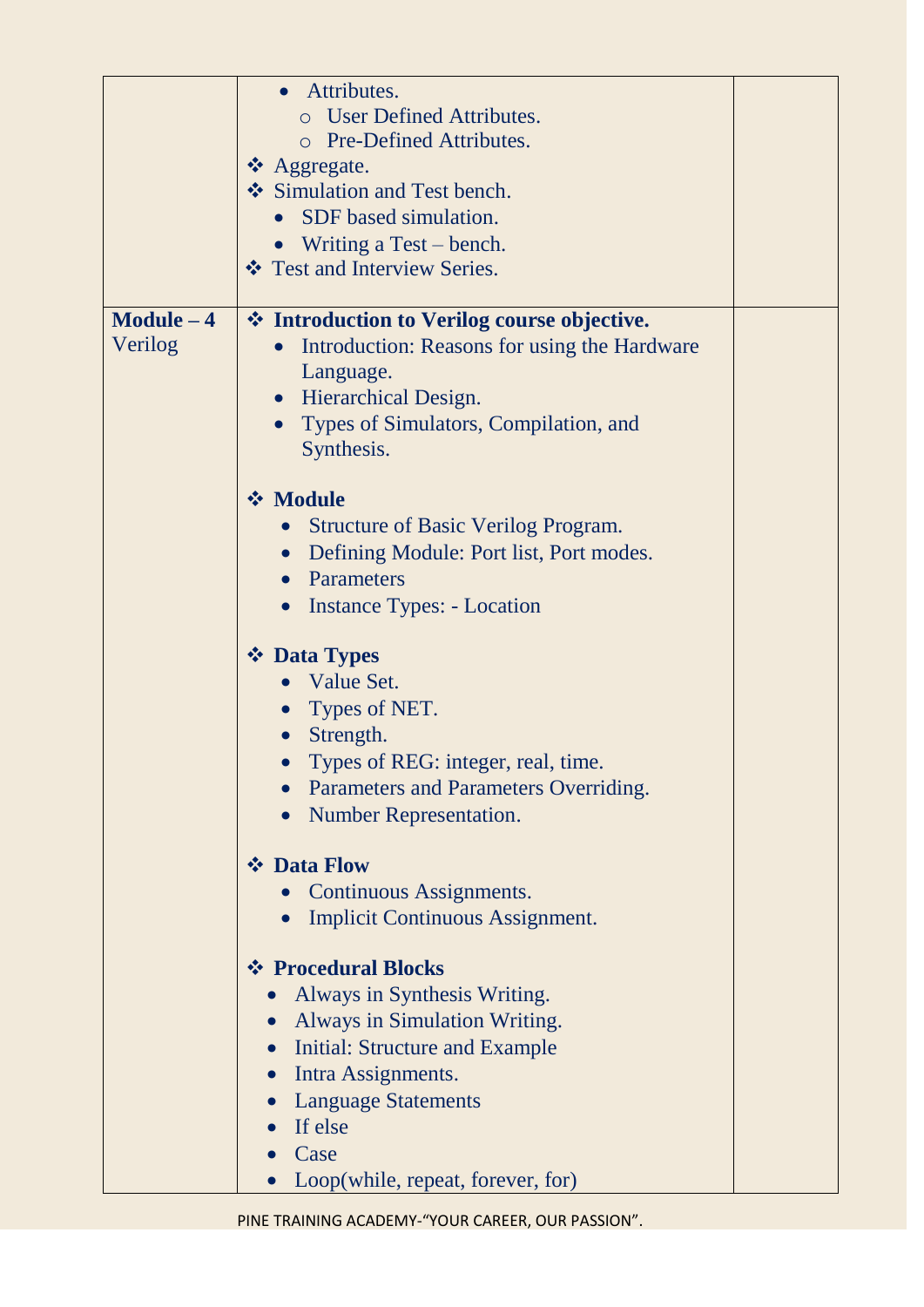|                  | Assign deassign                                            |
|------------------|------------------------------------------------------------|
|                  | $\omega, \#$ , \$                                          |
|                  | • Lexical Conventions                                      |
|                  |                                                            |
|                  | ❖ Language Operators.                                      |
|                  | <b>Concatenation and Replication.</b>                      |
|                  | Case Sensitivity.<br>$\bullet$                             |
|                  | Identifiers.<br>$\bullet$                                  |
|                  | <b>Escape Identifiers.</b>                                 |
|                  | String.                                                    |
|                  | Comments.                                                  |
|                  | Strings.                                                   |
|                  | Comments                                                   |
|                  |                                                            |
|                  | ❖ State Machines                                           |
|                  | Mealy<br>$\bullet$                                         |
|                  | Moore.                                                     |
|                  | One Hot                                                    |
|                  | ❖ Gate Level                                               |
|                  | <b>Primitives in Verilog</b><br>$\bullet$                  |
|                  | • Display Messages                                         |
|                  | <b>Advanced Writing Simulation</b><br>$\bullet$            |
|                  | <b>Display Messages</b><br>$\bullet$                       |
|                  | <b>Functions and tasks</b>                                 |
|                  | $\div$ Writing a Test – bench.                             |
|                  | ❖ Test and Interview Series.                               |
| <b>Module -5</b> | ❖ FPGA: - Xilinx Spartan 6/Virtex 6 Basic FPGA             |
| Introduction     | Architecture.                                              |
| of FPGA and      | CLB architecture.                                          |
| Its              | LUT architecture.                                          |
| Resources.       | Slices.<br>$\bullet$                                       |
|                  | Wide Multiplexer.<br>$\bullet$                             |
|                  | I/O Bank Structure.<br>$\bullet$                           |
|                  | <b>Clock Managers.</b><br>$\bullet$                        |
|                  | CMT/PLL (Virtex 6).<br>$\bullet$                           |
|                  | <b>Block RAM Memories.</b><br>$\bullet$                    |
|                  | External Memory Controller Block (Spartan 6).<br>$\bullet$ |
|                  | Configuration.<br>$\bullet$                                |
|                  | <b>DSP Slices.</b><br>$\bullet$                            |
|                  | <b>High Speed Transceivers.</b><br>$\bullet$               |
|                  | PCI Express.<br>$\bullet$                                  |
|                  | <b>TEMAC</b><br>$\bullet$                                  |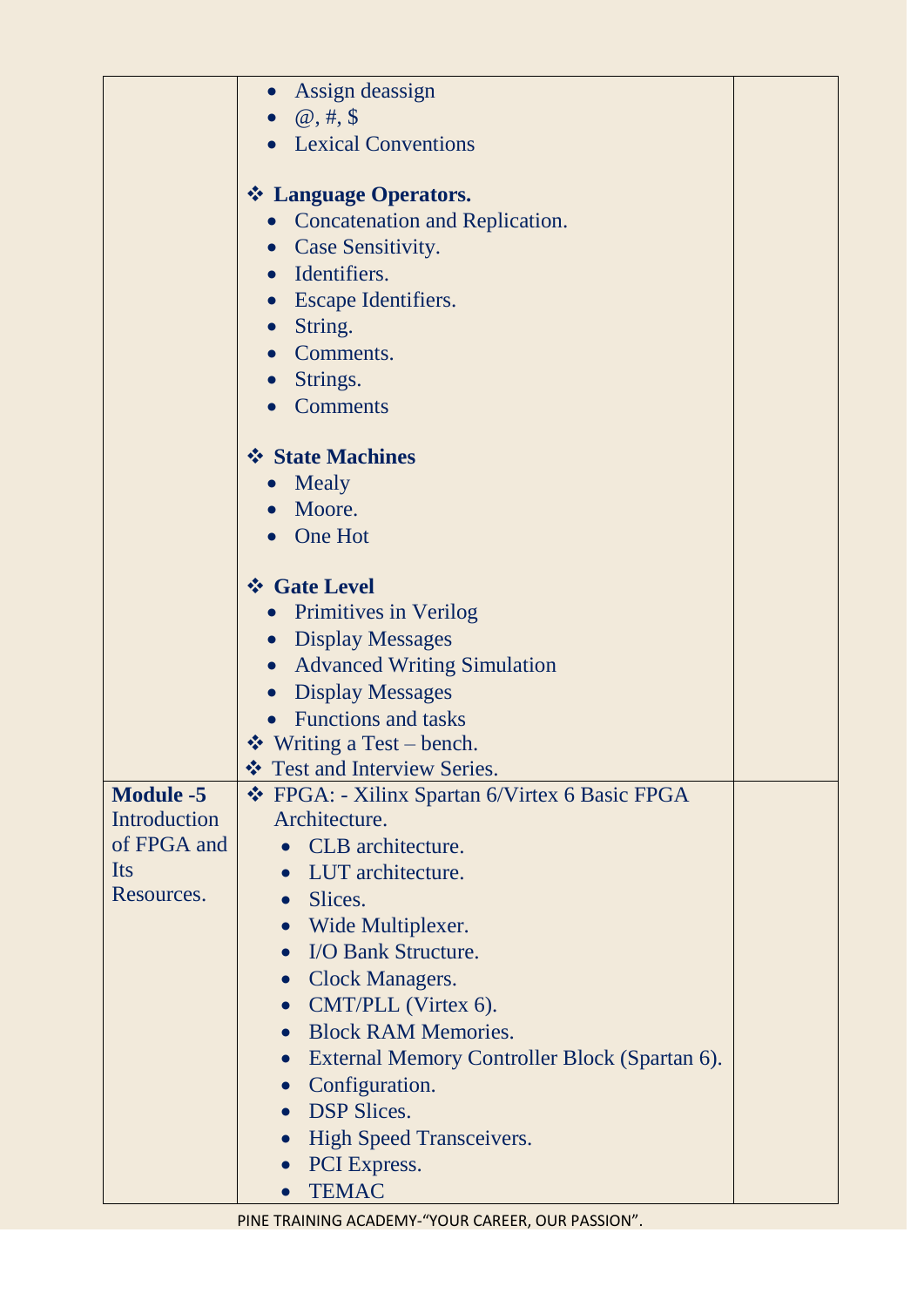|             | <b>System Monitor.</b>                                 |
|-------------|--------------------------------------------------------|
|             | ❖ Exposure of Xilinx Development Board:-               |
|             | Spartan 6 SP601/SP605                                  |
|             | $\triangleright$ Interface :-                          |
|             | o UART.                                                |
|             | JTAG.<br>$\circ$                                       |
|             | <b>FLASH SPI/BPI.</b>                                  |
|             | $\circ$                                                |
|             | o DIP Switch.                                          |
|             | <b>c</b> Configuration Mode.                           |
|             | LED.<br>$\circ$                                        |
|             | o LCD.                                                 |
|             | Seven Segment.<br>$\circ$                              |
|             | USB.<br>$\circ$                                        |
|             | FMC.<br>$\circ$                                        |
|             | Ethernet.<br>$\circ$                                   |
|             | PCI.<br>$\circ$                                        |
|             | SMA.<br>$\circ$                                        |
|             | SFP.<br>$\circ$                                        |
|             | Test and Interview.                                    |
|             |                                                        |
| Module-6    | $\bullet$ Design technique :-                          |
| <b>FPGA</b> |                                                        |
|             | Simulation.                                            |
| Design Flow | $\triangleright$ ISIM.                                 |
| $-$ ISE     | Synthesis.<br>$\bullet$                                |
| Vivado.     | $\triangleright$ Pre- Synthesis Simulation.            |
|             | $\triangleright$ Post Synthesis Simulation.            |
|             | $\triangleright$ Synthesis Technique.                  |
|             | $\triangleright$ Analysis of Report.                   |
|             | PlanAhead- ISE.<br>$\bullet$                           |
|             | $\triangleright$ UCF-I/O Planning.                     |
|             | $\triangleright$ Timing Constraint.                    |
|             | Implementation.<br>$\bullet$                           |
|             | $\triangleright$ Translation.                          |
|             | <b>O</b> Post Translation Simulation.                  |
|             | $\triangleright$ Mapping.                              |
|             | <b>O</b> Post Mapping Simulation.                      |
|             | $\triangleright$ Placement and Routing.                |
|             |                                                        |
|             | o Post Placement<br>and<br>Routing                     |
|             | Simulation.                                            |
|             | $\triangleright$ Implementation Technique and Analysis |
|             | of Report at each stage.                               |
|             | Programing.                                            |
|             | $\triangleright$ FPGA Programming.                     |
|             | $\triangleright$ FLASH Programming.                    |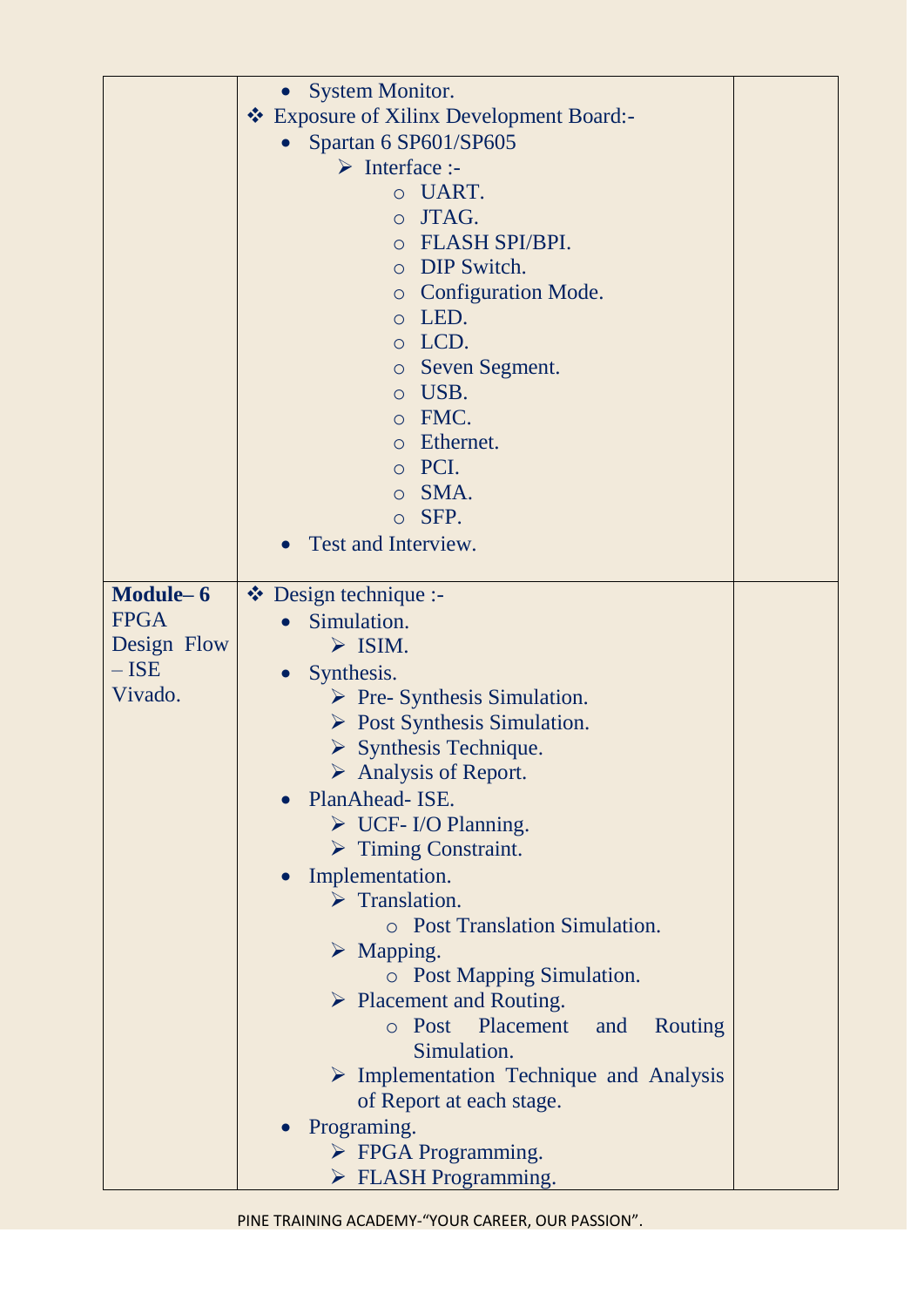|                 | Project work Continue.<br>$\bullet$                 |
|-----------------|-----------------------------------------------------|
|                 | Test and Interview Series.                          |
|                 | ❖ Understanding and Practical Exposure on Tools:-   |
|                 | Coregen/IP catalogue.<br>$\bullet$                  |
|                 | Chipscope all type.<br>$\bullet$                    |
| <b>Module-7</b> | PlanAhead.<br>$\bullet$                             |
| <b>Tools</b>    | $\triangleright$ Area Planning.                     |
| Technique       | $\triangleright$ Floor Planning.                    |
| ISE/Vivado.     | $\triangleright$ I/O Planning.                      |
|                 | Design Goal and Strategies.<br>$\bullet$            |
|                 | <b>Smart Guide.</b><br>$\bullet$                    |
|                 | <b>Timing Analysis.</b>                             |
|                 | $\triangleright$ SDC Constraint using Vivado.       |
|                 | <b>Power Analyzer.</b><br>$\bullet$                 |
|                 | Smart Xplorer.<br>$\bullet$<br>iMPACT.<br>$\bullet$ |
|                 | <b>Test and Interview Series.</b><br>$\bullet$      |
| <b>Module-8</b> | ❖ Advanced Study on FPGA Technology.                |
| <b>FPGA</b>     | I/O Technology- MGT/Rocket IO.                      |
| Advanced        | Networking-Ethernet.<br>$\bullet$                   |
| Technology.     | Interconnect -PCI.<br>$\bullet$                     |
|                 | General- FIFO, BRAM.<br>$\bullet$                   |
|                 |                                                     |
|                 | ❖ Schematics Design.                                |
|                 | Digital and analog design concepts.                 |
|                 | Schematic symbol creation in Orcad.                 |
|                 | Schematic creation and netlisting in Orcad.         |
|                 | <b>Bill of Materials Creation.</b>                  |
|                 | ❖ Layout Design                                     |
|                 | Footprint Creation in Allegro.<br>$\bullet$         |
|                 | Placement concepts in board.<br>$\bullet$           |
|                 | Basic routing concepts.                             |
|                 | Constraint management.                              |
|                 | <b>Gerber Creation.</b>                             |
|                 |                                                     |
|                 |                                                     |
|                 |                                                     |
|                 |                                                     |
|                 |                                                     |
|                 |                                                     |
|                 |                                                     |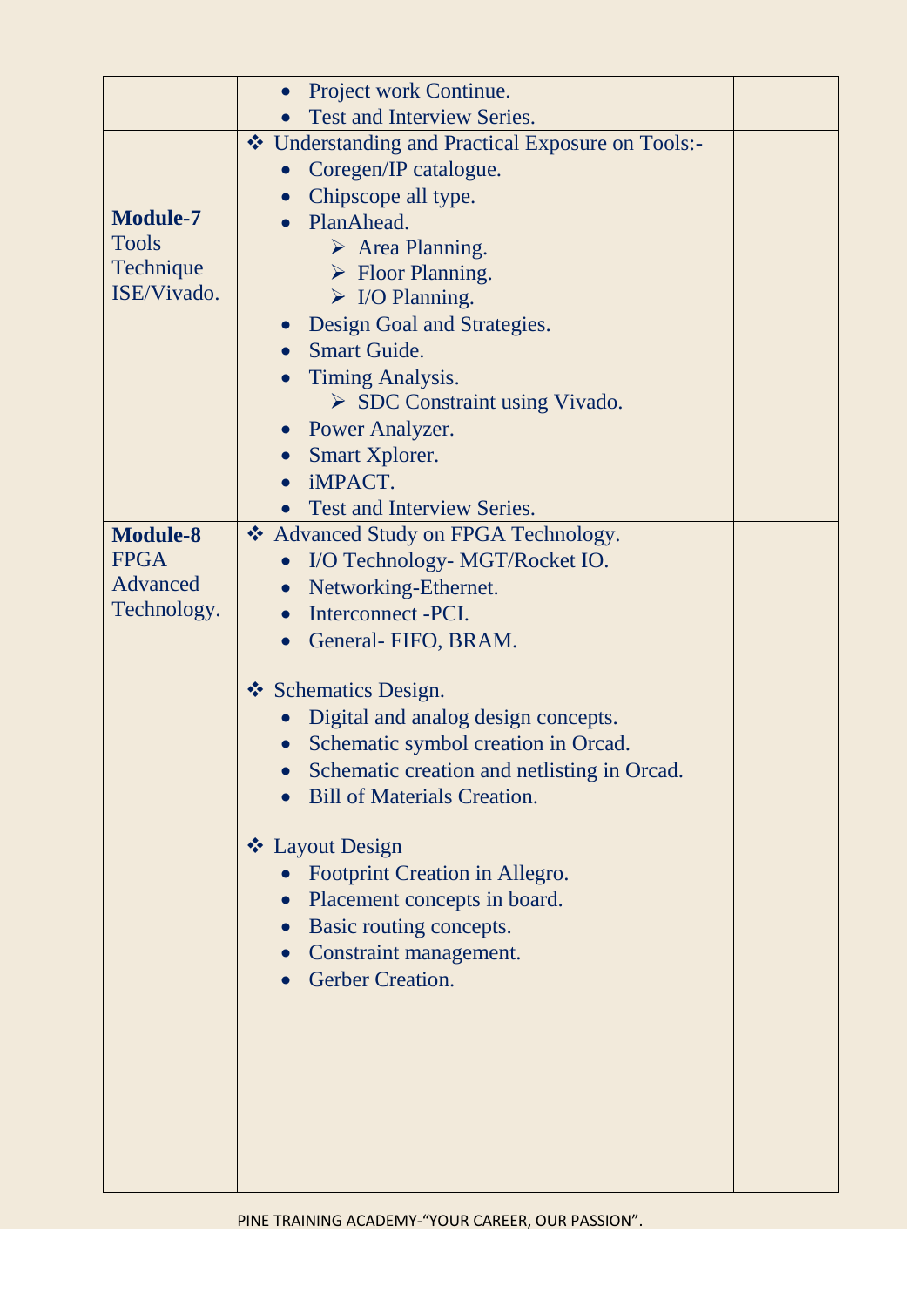|                                                          | <b>FPGA Embedded System Design</b>                                                                                                                                                                                                                                                                                                                                                                                                                                                                                                                                                                                                                                                                                                                       |  |
|----------------------------------------------------------|----------------------------------------------------------------------------------------------------------------------------------------------------------------------------------------------------------------------------------------------------------------------------------------------------------------------------------------------------------------------------------------------------------------------------------------------------------------------------------------------------------------------------------------------------------------------------------------------------------------------------------------------------------------------------------------------------------------------------------------------------------|--|
| $Module - 9$<br><b>FPGA</b><br>Embedded<br>Architecture. | ❖ Embedded System.<br>Introduction to Embedded System.<br>Component of Embedded System.<br>$\bullet$<br><b>Embedded Processor.</b><br>❖ Embedded Support on FPGA<br>Hard/Soft IPs.<br>$\bullet$<br>Dedicated hard IPs on FPGA.<br>• BRAM, PCI, Ethernet<br>❖ ZYNQ Architecture.<br>Introduction to ZYNQ.<br>$\bullet$<br>Programmable Logic.<br>$\bullet$<br>Programmable System.<br>$\bullet$<br>ARM Cortex A9 architecture.<br><b>PS-PL</b> Inter-connection.<br>❖ Xilinx Tools for Embedded Design.<br>Embedded Design Flow.<br>$\bullet$<br>EDK/SDK tool flow.<br>$\bullet$<br>EDK project creation.<br>$\bullet$<br>IP Catalogue.<br>$\bullet$<br>Custom IP integration.<br>❖ Xilinx C libraries for FPGA.<br>Data types.<br>$\bullet$<br>Function. |  |
|                                                          | Controls<br>Loops<br>Structure & file handling.<br>❖ Example/exercise on EDK tools flow on SP605.                                                                                                                                                                                                                                                                                                                                                                                                                                                                                                                                                                                                                                                        |  |
| $Module - 10$<br>Embedded<br>System on<br>ZYNQ.          | ❖ Test and Interview Series.<br>❖ Project Creation in EDK/SDK.<br>❖ Custom IP and integration lab<br>❖ Device Drivers.<br>❖ Example/Exercise on ZYNQ – ZED Board and<br><b>AVNET ZYNQ Development board Z7010.</b>                                                                                                                                                                                                                                                                                                                                                                                                                                                                                                                                       |  |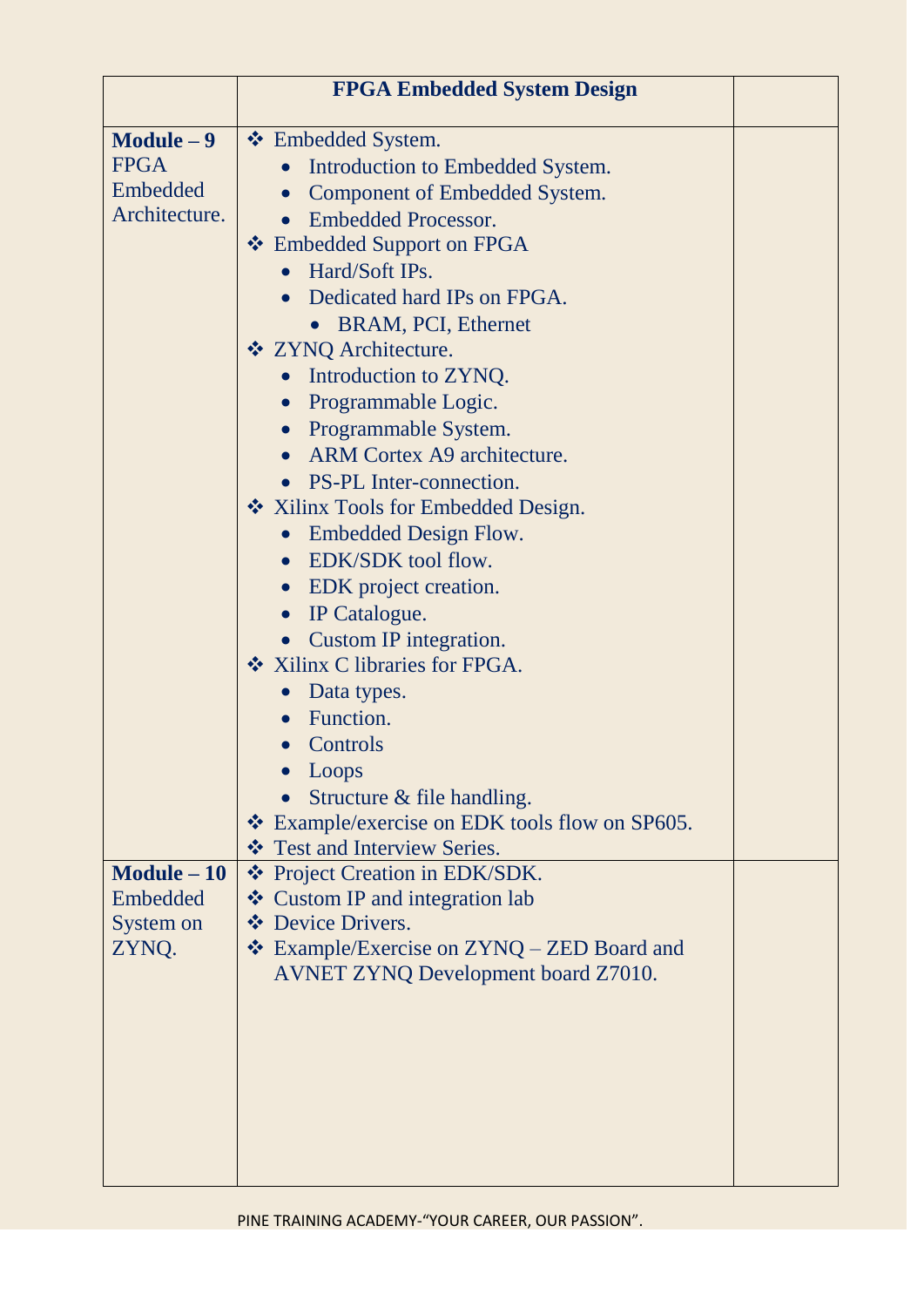|                                                                   | <b>FPGA DSP System Design</b>                                                                                                                                                                                                                                                                                                                                                                                                                                                                                                                                                                                                                                                                                    |  |
|-------------------------------------------------------------------|------------------------------------------------------------------------------------------------------------------------------------------------------------------------------------------------------------------------------------------------------------------------------------------------------------------------------------------------------------------------------------------------------------------------------------------------------------------------------------------------------------------------------------------------------------------------------------------------------------------------------------------------------------------------------------------------------------------|--|
| Module -11<br>Introduction<br>to DSP Tools<br>and Data<br>Types.  | Introduction of Matlab and Simulink.<br>$\bullet$<br>FPGAs for DSP.<br>$\bullet$<br>Introduction to System Generator.<br><b>Simulink Basics.</b><br><b>Arithmetic Operations.</b><br>$\bullet$<br>Fixed Point Format-Signed and Unsigned (with<br>$\bullet$<br>or without binary point).<br>Gateway In & Out.<br>$\bullet$<br>Saturation and Wrap in fixed point numbers.<br>Applications of Round and Truncate in fixed<br>point while arithmetic operations.<br>Hardware Cost of Saturation, Wrap, Round and<br>Truncation.<br>Addition, Subtraction, Multiplication, Division,<br>Scaling and Shifting.<br>Complex arithmetic- Complex multiplication,<br>conjugate etc.<br><b>Test and Interview Series.</b> |  |
| Module $-12$<br><b>Block sets</b><br>Library                      | <b>Library Overview</b><br>Use of blocks available inside Xilinx Block<br>sets' Library- Basic blocks.<br>Handshaking blocks- FIFO, BLOCK RAM etc.<br>Signal Processing Blocks-FFT, FIR etc.<br>Data storing blocks-ROM.<br>Black Box-HDL import.<br>$\bullet$<br><b>CORDIC</b><br>$\bullet$<br>Arithmetic Functions in Circular Co-ordinates.<br>Implementations.<br>$\bullet$<br><b>CORDIC Complier.</b><br>Test and Interview Series.                                                                                                                                                                                                                                                                         |  |
| Module -13<br><b>Single Rate</b><br>& Multi-<br>Rate<br>Filtering | <b>FIR &amp; IIR Filtering</b><br>$\bullet$<br>Sampling, Sub-Sampling, Nyquist-Criterion,<br>$\bullet$<br>Mixing, Quadrature Modulator &I-Q.<br>Single Rate and Multi-Rate Filters, MAC<br>filters.<br>Interpolation and Decimation.                                                                                                                                                                                                                                                                                                                                                                                                                                                                             |  |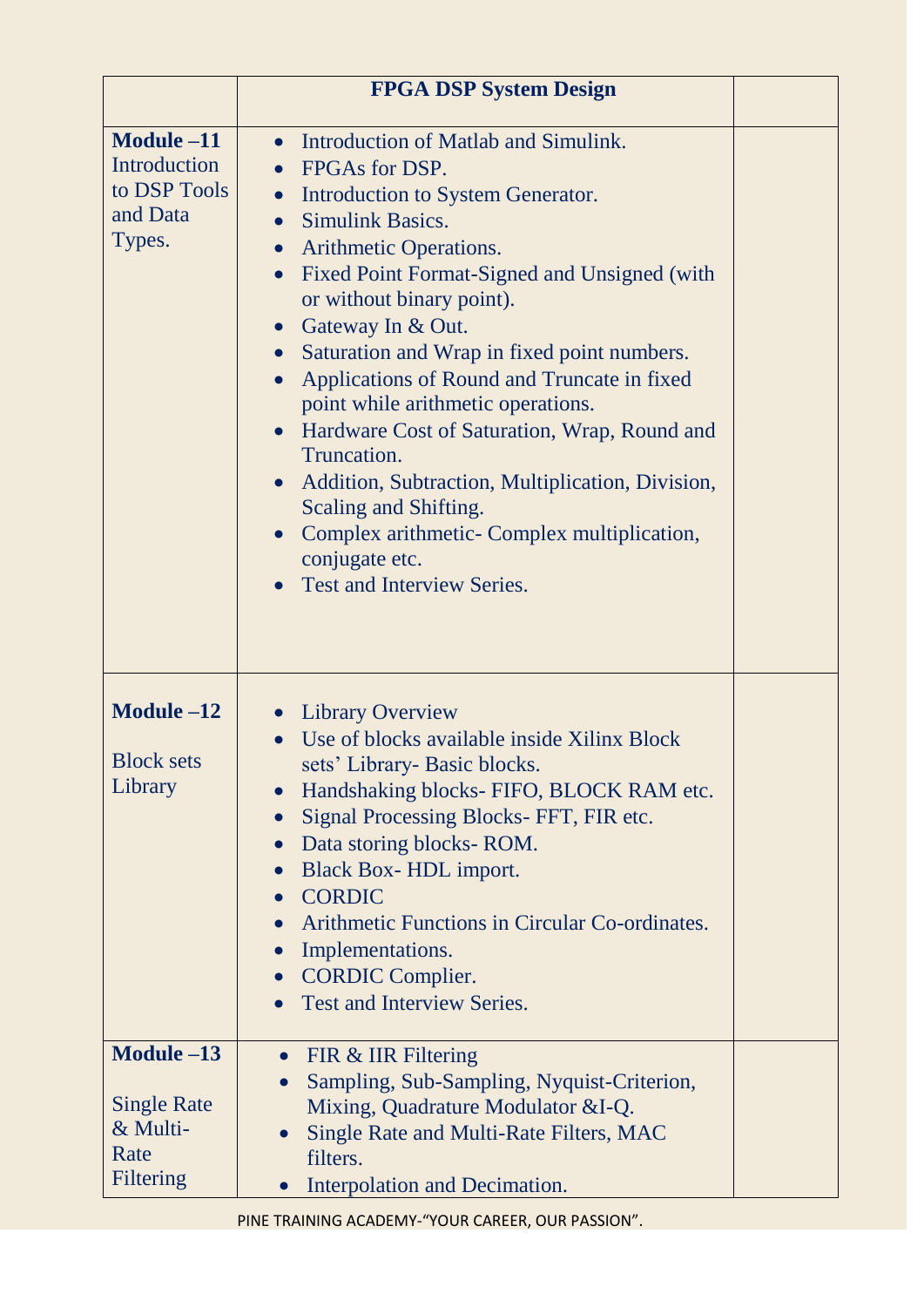|                                           | Difference between Up sampling, Interpolation,<br>Down sampling and Decimation.<br>Half- Band Filters and its implementation.<br>$\bullet$<br>Interpolation FIR filter and its implementation<br>$\bullet$<br>using FDA Tool.<br>Decimation FIR Filter- with various windowing<br>techniques and its implementation using FDA<br>Tool.<br>• Poly-Phase Filters.<br>• IIR Filter and its implementation using FDA<br>Tool.<br>Effects of Quantization and importance of<br>ENOB.<br><b>LOW PASS CASCADED INTEGRATED</b><br>COMB (CIC) FILTERS.<br><b>Brief Overview of Decimation and</b><br>Interpolation.<br>CIC Filters Theory and its Construction.<br>$\bullet$<br>Interpolation and Decimation with CIC.<br>CIC Compiler.<br>$\bullet$<br><b>Compensation FIR Filter.</b><br>$\bullet$<br><b>Test and Interview Series.</b><br>$\bullet$ |  |
|-------------------------------------------|-----------------------------------------------------------------------------------------------------------------------------------------------------------------------------------------------------------------------------------------------------------------------------------------------------------------------------------------------------------------------------------------------------------------------------------------------------------------------------------------------------------------------------------------------------------------------------------------------------------------------------------------------------------------------------------------------------------------------------------------------------------------------------------------------------------------------------------------------|--|
| <b>Module -14</b><br>Signal<br>Generation | NUMERICALLY CONTROLLED<br><b>OSCILLATOR (NCO).</b><br>Look Up Table Technique.                                                                                                                                                                                                                                                                                                                                                                                                                                                                                                                                                                                                                                                                                                                                                                |  |
| within<br>FPGA.                           | <b>DDS</b> Compiler and Phase Truncation<br>techniques.                                                                                                                                                                                                                                                                                                                                                                                                                                                                                                                                                                                                                                                                                                                                                                                       |  |
|                                           | Sine wave generation using DDS Compiler.                                                                                                                                                                                                                                                                                                                                                                                                                                                                                                                                                                                                                                                                                                                                                                                                      |  |
|                                           | Applications.<br><b>Test and Interview Series.</b>                                                                                                                                                                                                                                                                                                                                                                                                                                                                                                                                                                                                                                                                                                                                                                                            |  |
| Module $-15$                              | INTRODUCTION TO ANALOG AND DIGITAL<br>$\bullet$                                                                                                                                                                                                                                                                                                                                                                                                                                                                                                                                                                                                                                                                                                                                                                                               |  |
| <b>MODEM</b>                              | <b>COMMUNICATION.</b><br>Analog modulation schemes.<br>$\bullet$                                                                                                                                                                                                                                                                                                                                                                                                                                                                                                                                                                                                                                                                                                                                                                              |  |
| <b>DESIGN</b>                             | Analog Transmitter-AM-SSB/AM-DSB/FM.                                                                                                                                                                                                                                                                                                                                                                                                                                                                                                                                                                                                                                                                                                                                                                                                          |  |
| <b>USING DSP.</b>                         | Analog Receiver- AM-SSB/AM-DSB/FM.                                                                                                                                                                                                                                                                                                                                                                                                                                                                                                                                                                                                                                                                                                                                                                                                            |  |
|                                           | Basic Modulation Schemes like PSK, FSK, QAM,<br>$\bullet$                                                                                                                                                                                                                                                                                                                                                                                                                                                                                                                                                                                                                                                                                                                                                                                     |  |
|                                           | OFDM etc.<br>PSK based Modulator.<br>$\bullet$                                                                                                                                                                                                                                                                                                                                                                                                                                                                                                                                                                                                                                                                                                                                                                                                |  |
|                                           | Pulse Shaping and Matched Filtering and its                                                                                                                                                                                                                                                                                                                                                                                                                                                                                                                                                                                                                                                                                                                                                                                                   |  |
|                                           | implementation.                                                                                                                                                                                                                                                                                                                                                                                                                                                                                                                                                                                                                                                                                                                                                                                                                               |  |
|                                           | PSK based Demodulator.                                                                                                                                                                                                                                                                                                                                                                                                                                                                                                                                                                                                                                                                                                                                                                                                                        |  |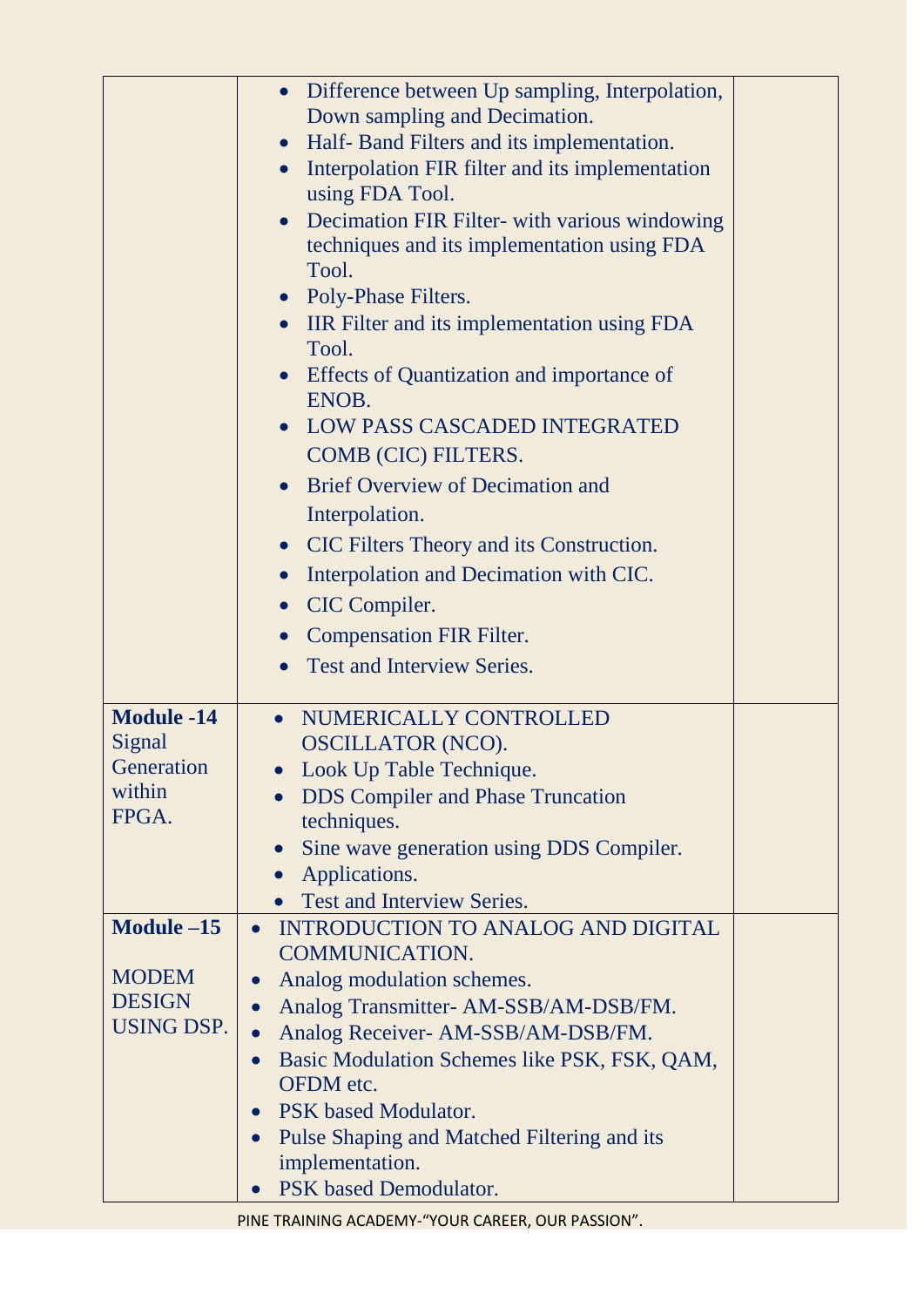|                 | <b>Communication Link.</b><br>$\bullet$                       |  |
|-----------------|---------------------------------------------------------------|--|
|                 | <b>Channels and Channel Equalization.</b><br>$\bullet$        |  |
|                 | Eb/No Vs BER plots for PSK schemes.<br>$\bullet$              |  |
|                 | <b>Test and Interview Series.</b><br>$\bullet$                |  |
| Module $-16$    | DUC & DDC DESIGN IN SYSTEM<br>$\bullet$                       |  |
|                 | <b>GENERATOR.</b>                                             |  |
| <b>DIGITAL</b>  | Digital Up Convertors and Digital Down<br>$\bullet$           |  |
| <b>UPCONVER</b> | Convertors.                                                   |  |
| SION &          | Implementation Using either FIR filters or CIC<br>$\bullet$   |  |
| <b>DOWNCON</b>  | filters,                                                      |  |
| <b>VERSION.</b> | SNR improvement in DDC.<br>$\bullet$                          |  |
|                 | <b>Test and Interview Series.</b><br>$\bullet$                |  |
|                 |                                                               |  |
| Module $-17$    | • HARDWARE CO-SIM & USE OF CHIPSCOPE                          |  |
|                 | <b>ANALYZER.</b>                                              |  |
|                 | Analyze Design using Timing and Power Report.<br>$\bullet$    |  |
| <b>HARDWAR</b>  | Creating HDL.<br>$\bullet$                                    |  |
| E CO-SIM.       | Creating NGC.<br>$\bullet$                                    |  |
|                 | Creating Bit stream.<br>$\bullet$                             |  |
|                 | Analyze Complete Design using CHIPSCOPE<br>$\bullet$          |  |
|                 | <b>ANALYZER.</b>                                              |  |
|                 | Hardware Co-Simulations.<br>$\bullet$                         |  |
|                 | <b>Test and Interview Series.</b><br>$\bullet$                |  |
|                 |                                                               |  |
| Module $-18$    | ❖ UNIX                                                        |  |
| Working on      | Basic of UNIX, how different from Windows.                    |  |
| Linux or        | Introduction of SHELL.                                        |  |
| <b>UNIX</b>     | File and Directories.                                         |  |
| Enviornment     | Home Directories Introduction and .cshrc file                 |  |
|                 | formation.                                                    |  |
|                 | Basic Commands-cp, mv, rm, touch, which,                      |  |
|                 | mkdir, cat                                                    |  |
|                 | UNIX sed, cut, awk, grep (regex), tr commands.<br>$\bullet$   |  |
|                 | BASH shell scripting, usage of loops,<br>$\bullet$            |  |
| Module - 19     | arguments, array.                                             |  |
|                 |                                                               |  |
|                 | ❖ TCL: The command and topics covered in Tcl are              |  |
| <b>TCL</b>      | Set                                                           |  |
|                 | Puts                                                          |  |
|                 | String cmd & its various options                              |  |
|                 | 3.1 compare                                                   |  |
|                 | 3.2 equal                                                     |  |
|                 | 3.3 first                                                     |  |
|                 | 3.4 last<br>PINE TRAINING ACADEMY-"YOUR CAREER, OUR PASSION". |  |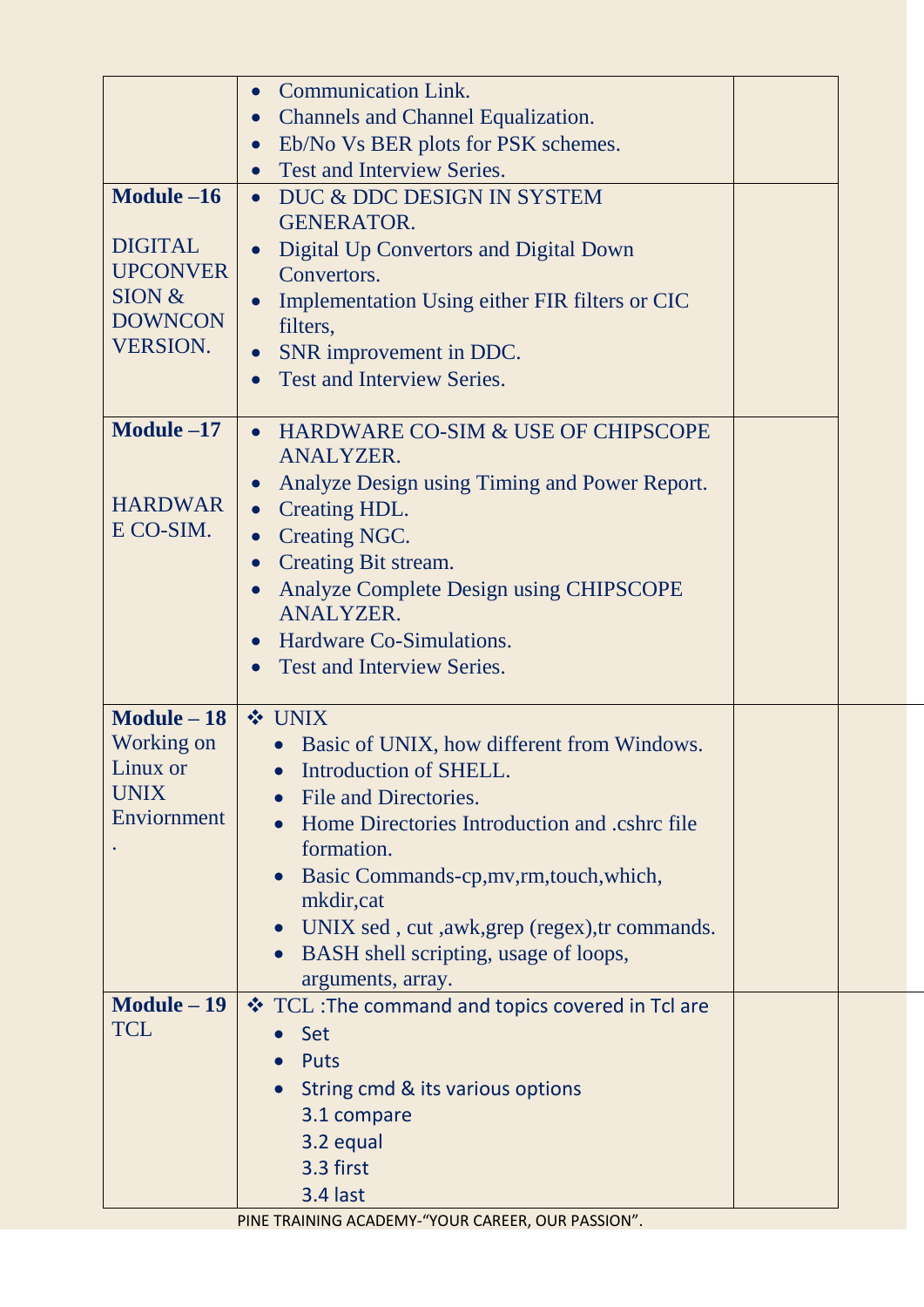|  | 3.5 index                      |  |
|--|--------------------------------|--|
|  | 3.6 is class                   |  |
|  | 3.7 length                     |  |
|  | <b>3.8 map</b>                 |  |
|  | 3.9 match                      |  |
|  | 3.10 range                     |  |
|  | 3.11 repeat                    |  |
|  | 3.12 replace                   |  |
|  | 3.13 reverse                   |  |
|  | 3.14 tolower                   |  |
|  | 3.15 toupper                   |  |
|  | 3.16 totitle                   |  |
|  | 3.17 trim                      |  |
|  | 3.18 trimleft                  |  |
|  | 3.19 trimright                 |  |
|  | 3.20 wordstart                 |  |
|  | 3.12 wordend                   |  |
|  | • List and its various options |  |
|  | 4.1 lappend                    |  |
|  | 4.2 lindex                     |  |
|  | 4.3 linsert                    |  |
|  | 4.4 llength                    |  |
|  | 4.5 lmap                       |  |
|  | 4.6 lrange                     |  |
|  | 4.7 lrepeat                    |  |
|  | 4.8 lreplace<br>4.9 lreverse   |  |
|  | 4.10 lsearch                   |  |
|  | 4.11 lset                      |  |
|  | 4.12 lsort                     |  |
|  | Concat                         |  |
|  | Format                         |  |
|  | Scan                           |  |
|  | Glob                           |  |
|  | Global                         |  |
|  | Incr                           |  |
|  | Expr                           |  |
|  | Join                           |  |
|  | Split<br>$\bullet$             |  |
|  | foreach loop<br>$\bullet$      |  |
|  | If loop<br>$\bullet$           |  |
|  | for loop                       |  |
|  | switch                         |  |
|  |                                |  |